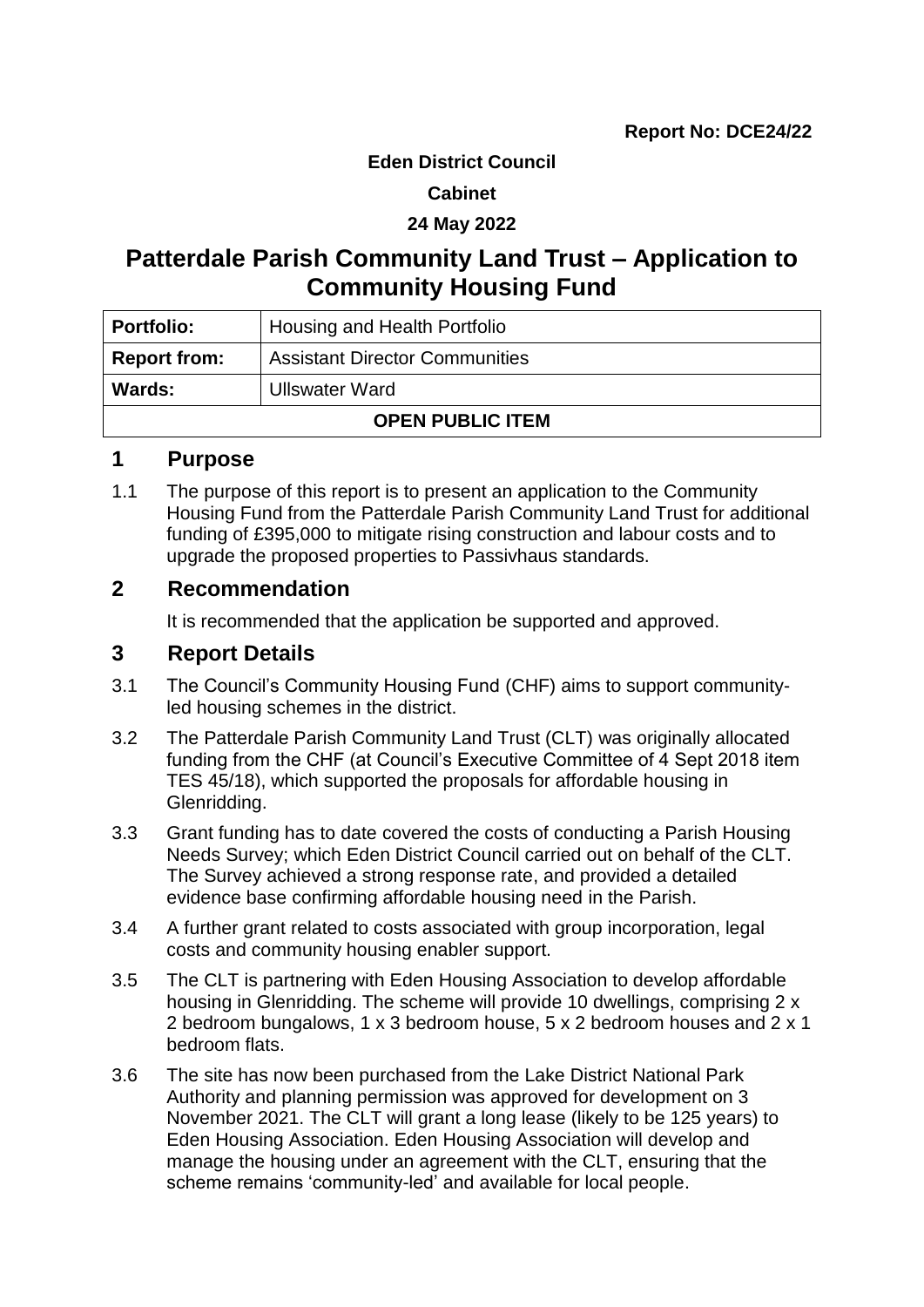- 3.7 Further to recent discussions with the CLT regarding progress of the scheme it has become clear that the estimated build costs have risen, and will continue to rise due to increased building and material costs. Moreover, there is a desire to upgrade the properties to be as energy efficient as possible (in line with Eden District Council's ambition to reduce the Council's carbon footprint to zero by 2030). This will 'future proof' the properties as they will not have to be retrofitted, and will reduce fuel poverty by making them much more affordable for the tenants.
- 3.8 As a result, a request has been made by the CLT for additional funding from the Councils Community Housing Fund due to increased building (material and labour) costs associated with the Covid pandemic, costs associated with upgrading the properties to meet Passivhaus standards and increased legal/technical expenses associated with pre-site purchase, such as a drainage survey.

\* Passivhaus is a performance-based set of design criteria for very low energy buildings, which can help create buildings which typically use around 90% less energy than standard UK buildings.

3.9 The proposed additional estimated costs, which can be funded within the existing CHF budget, can be summarised as follows:

| Total estimated additional costs to Patterdale CLT       |             |
|----------------------------------------------------------|-------------|
| Estimated extra building/labour/legal costs              | £200,000.00 |
| <b>Estimated cost to upgrade to Passivhaus standards</b> | £195,000.00 |
| <b>Total estimated additional costs</b>                  | £395,000.00 |

- 3.10 The increase in costs can be evidenced by analysis of the BCIS General Building Cost Index, provided by the Royal Institute of Chartered Surveyors. This indicates a rise of 10.2% in September (2021) compared to the same period one year previously. The BCIS Materials Cost Index represents the largest contribution to this increase, with the overall cost of materials in the index rising approximately 19.7% during this period (this data is for the period 2021/2022).
- 3.11 In addition, the Government's own data shows that the cost of construction materials, such as steel, timber and concrete for all types of work, rose by 23% last year. The increase is roughly equal to the rise that was seen across the previous 12 years in total.
- 3.12 Whilst the planned buildings already have provision for air source heat pumps and significant insulation, possible options to deliver greater environmental sustainability include solar panels at an additional cost of £40 - 60,000. This would deliver greater sustainability than the present already high specification.
- 3.13 The use of Structural Insulated Panels SIPs are being carefully considered in the planned development. They can add around 2% to the cost of a development but can add to the longer term sustainability of buildings, and reduce the running costs for the occupiers.
- 3.14 Estimates provided for moving to full Passivhaus standard could add between 8% (£80,000) and 15% (£195,000) to the planned construction costs.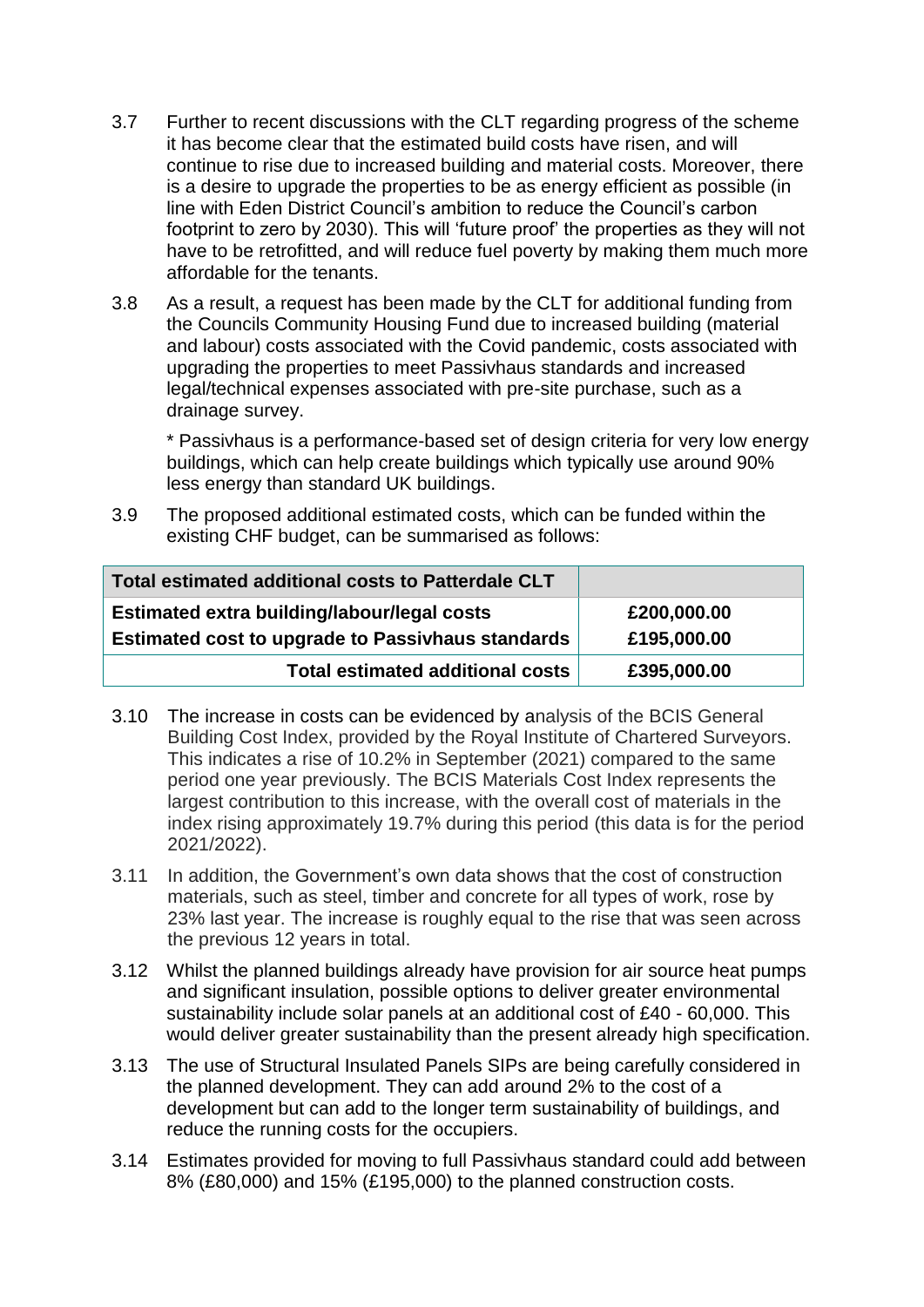# **4 Policy Framework**

- 4.1 The Council has four corporate priorities which are:
	- Sustainable:
	- Healthy, Safe and Secure;
	- Connected: and
	- **Creative**
- 4.2 This report meets the Sustainable and Healthy, Safe and Secure corporate priorities as it supports the creation of safe, secure affordable homes in an area of need, and upgrades the properties to the highest carbon neutral standard. This will reduce carbon emissions, 'future proof' them to ensure the properties are cheaper to run, and hence alleviating fuel poverty.

## **5 Consultation**

5.1 The Community Land Trust have consulted their local community (e.g. an open day held on 25 May 2021 and regular newsletters). These have been well received garnering a great deal of support from the local community. The Portfolio Holder for Housing and Health has been consulted on this proposal.

### **6 Implications**

### **6.1 Financial and Resources**

- 6.1.1 Any decision to reduce or increase resources or alternatively increase income must be made within the context of the Council's stated priorities, as set out in its Council Plan 2015-19 as agreed at Council on 17 September 2015.
- 6.1.2 The proposals within this report fit in within the criteria of the Community Housing Fund and the General Reserve Fund – Summary of Spending Plans approved by Executive on 4th September 2018.
- 6.1.3 The Community Housing Fund is external grant funding awarded to the Council by central Government in July 2017. The fund is ring fenced for the delivery of Community Housing projects.
- 6.1.4 The Council will only be invoiced for actual costs incurred up to the agreed amount in section 3.9. Provision can be made within the existing CHF budget to support the scheme up to this level.

### **6.2 Legal**

6.2.1 Legal advice was provided by the Council's Locum Solicitor regarding the Trust's proposal to contract with Eden Housing Association directly for the work detailed within the application. The solicitor confirmed that this is a viable option.

### **6.3 Human Resources**

6.3.1 There are no Human Resources implications arising from this report.

### **6.4 Environmental**

6.4.1 These properties will be upgraded to Passivhaus standards ensuring they will be properly insulated and efficiently heated via an air source heat pump. This will improve the energy rating, reduce carbon emissions and 'future proof' the properties so they do not need to be retro-fitted in the future. In light of the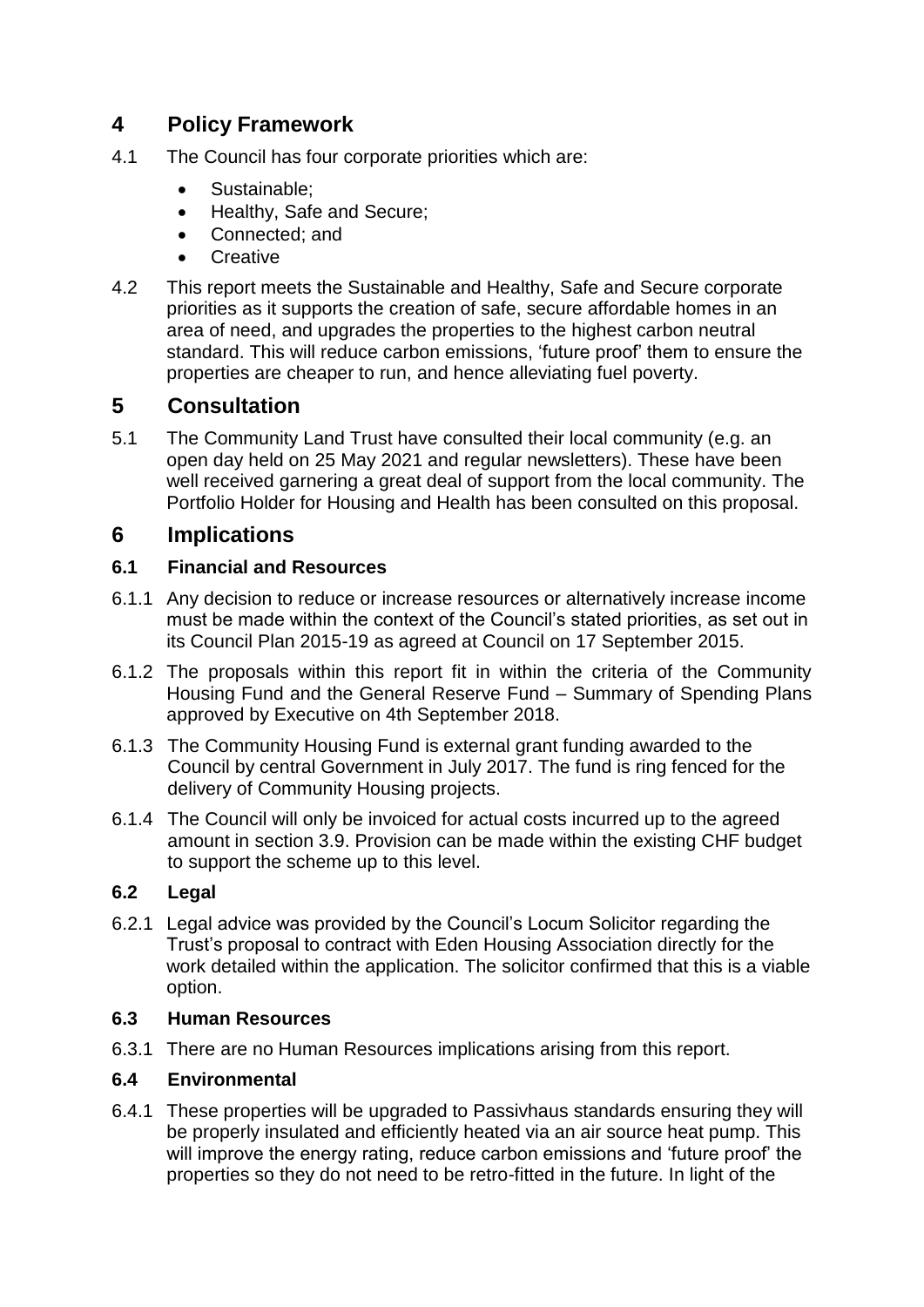increase in energy prices these properties will be more fuel efficient which will make them cheaper to run and help to alleviate fuel poverty.

#### **6.5 Statutory Considerations**

| <b>Consideration:</b>                                  | Details of any implications and proposed<br>measures to address:                                                                                                                                |
|--------------------------------------------------------|-------------------------------------------------------------------------------------------------------------------------------------------------------------------------------------------------|
| <b>Equality and Diversity</b>                          | No implications                                                                                                                                                                                 |
| Health, Social<br>Environmental and<br>Economic Impact | A Community-Led Housing scheme delivered by<br>the Community Land Trust has the potential to<br>have positive health, social, environmental and<br>economic impacts for persons within the Ward |
| <b>Crime and Disorder</b>                              | No implications                                                                                                                                                                                 |
| Children and<br>Safeguarding                           | No implications                                                                                                                                                                                 |

#### **6.6 Risk Management**

| <b>Risk</b>                                                                                          | <b>Consequence</b>                                                                                                                                                       | <b>Controls Required</b>                                                                                                                                                    |
|------------------------------------------------------------------------------------------------------|--------------------------------------------------------------------------------------------------------------------------------------------------------------------------|-----------------------------------------------------------------------------------------------------------------------------------------------------------------------------|
| That the project cannot<br>progress due to lack of<br>funding due to<br>increased building<br>costs. | The project stalls and<br>the site is no longer<br>financially viable. The<br><b>Community Land Trust</b><br>are unable to develop<br>much needed<br>affordable housing. | Homes England have<br>been informally<br>consulted on the<br>scheme throughout the<br>project to date and<br>remain keen to provide<br>financial support.                   |
| Opportunity missed to<br>upgrade properties to<br>Passivhaus standards.                              | In order to achieve net<br>zero by 2050 these<br>homes will have to be<br>retrofitted at<br>considerable expense<br>and disruption.                                      | Use the CHF monies<br>available to 'future<br>proof' these properties<br>and reduce fuel<br>poverty by ensuring<br>they are energy<br>efficient and cheaper to<br>run/heat. |

# **7 Other Options Considered**

7.1 No other options have been considered at this time.

### **8 Reasons for the Recommendation**

8.1 Approval of the application is recommended because the application meets the requirements and aims of the Community Housing Fund, and provides much needed affordable housing in Glenridding.